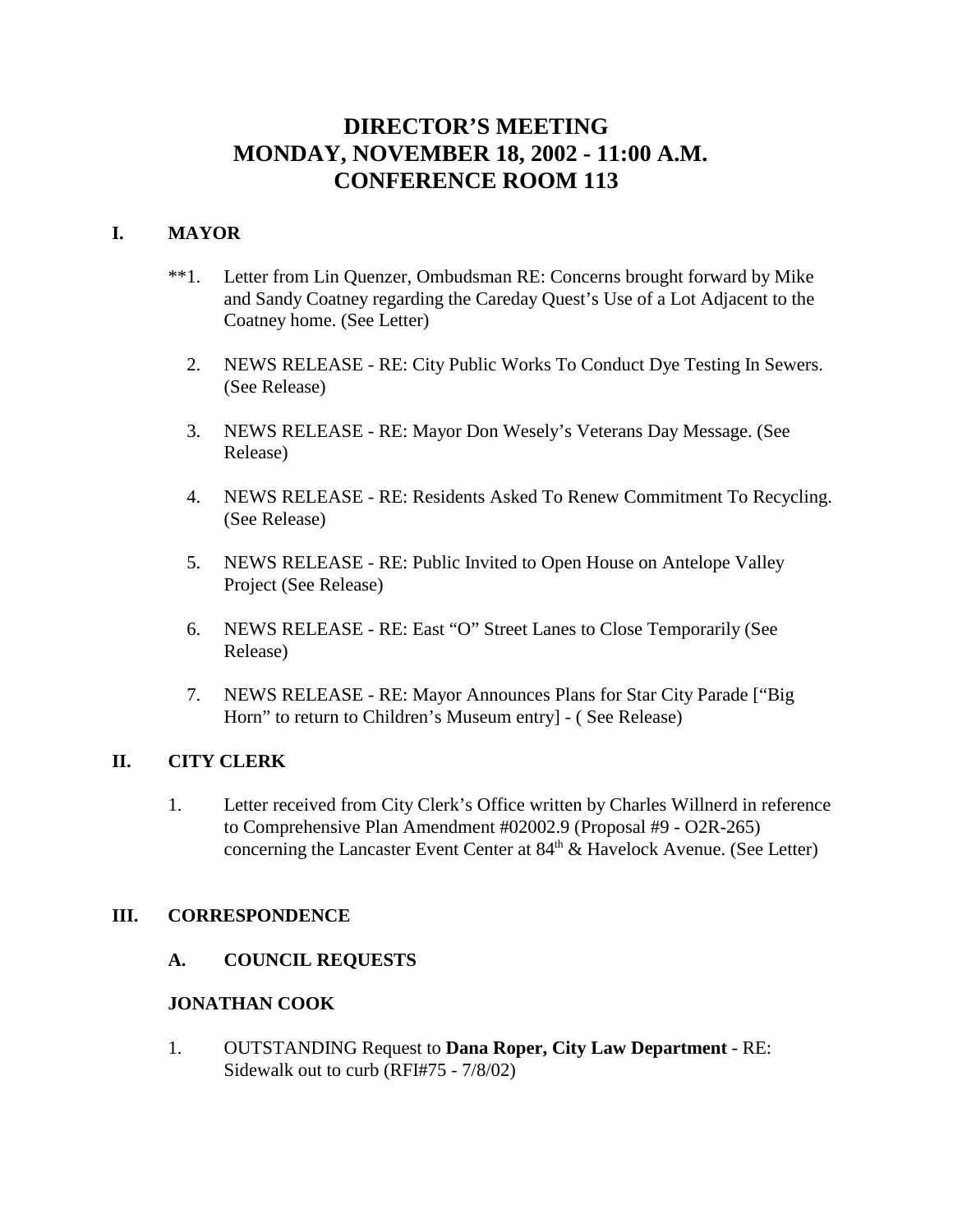2. OUTSTANDING Request to **Fire Chief Mike Spadt/Don Herz, Finance Director** - RE: The Lincoln Fire Department Bond Issue (RFI#80 - 10/09/02)

## **JON CAMP**

- 1. OUTSTANDING Request to Allan Abbott, Public Works & Utilities Director**/ Lynn Johnson, Parks & Recreation Director** - RE: Bike path tunnels (RFI#78 - 10/02/02). — **1.) SEE RESPONSE FROM ROGER FIGARD, PUBLIC WORKS & UTILITIES DEPARTMENT RECEIVED ON RFI#78 - 10/11/02**
- 2. OUTSTANDING Request to Fire Chief Mike Spadt RE: Restructuring savings (RFI#80 - 10/11/02). — **1.) SEE RESPONSE FROM FIRE CHIEF SPADT RECEIVED ON RFI#80 - 11/14/02**
- \*3. Letter & Material to Jon Camp from Dave Wolvin, Board Member, Carriage Hill Homeowners Association - RE: A lack of sidewalks at 8110 "A" Street & just west of 8101 Hickory Lane. (See Material)
- 4. Request to Fire Chief Spadt RE: Lincoln Fire Department ambulance billing (RFI#81 - 11/01/02). — **1.) SEE RESPONSE FROM FIRE CHIEF SPADT RECEIVED ON RFI#81 - 11/14/02**

## **TERRY WERNER**

- 1. OUTSTANDING Request to **Allan Abbott, Public Works & Utilities Director**/ Larry Worth, StarTran - RE: HandiVan Complaint (RFI#73 - 10/16/02). — **1.) SEE RESPONSE FROM LARRY WORTH, STARTRAN RECEIVED ON RFI#73 - 10/22/02**
- 2. OUTSTANDING Request to Wynn Hjermstad, Urban Development Department/ **Terry Uland, Neighborhoods, Inc**. – RE: Maintenance Assistance (RFI#78 - 10/28/02). — **1.) SEE RESPONSE FROM STEVE WERTHMANN, URBAN DEVELOPMENT DEPARTMENT RECEIVED ON RFI#78 - 11/01/02**

## **KEN SVOBODA**

1. OUTSTANDING Request to **Fire Chief Mike Spadt** - RE: Fire Department activity by station (RFI#13-1A  $- 10/18/02$ )

## **COLEEN SENG**

\*\*1. Response from Harry Kroos, Public Works & Utilities Department to Coleen Seng on RFI#912 received on 11/04/02 - RE: Sidewalk along Kahoa Park on Leighton Street.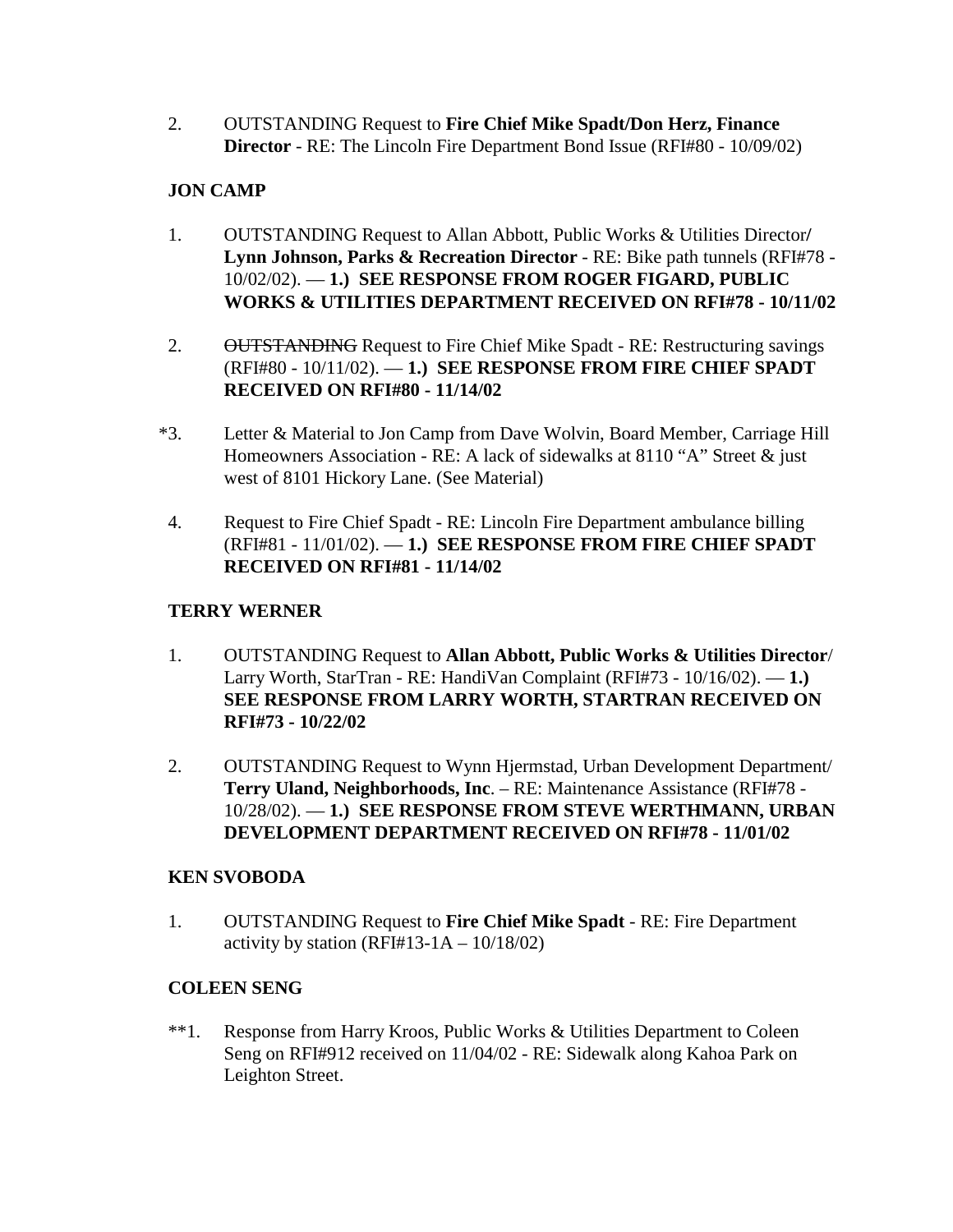- 2. OUTSTANDING Request to **Char or Doug Srb, Problem Resolution Team** (PRT) - RE: Addresses to add to the Agenda for the next PRT Meeting (RFI#914  $-11/04/02$
- 3. Request to Law/Planning/B&S/Finance with carbon copy to County Assessor's Office/County Register of Deeds Office/City Clerk's Office/City Real Estate Office/Mayor's Office – RE: Can someone help Lincoln Central Labor Union in their attempt to buy a piece of property (RFI#916 - 11/7/02) - **SEE RESPONSE RECEIVED FROM JULIE PETER. LANCASTER COUNTY REGISTER OF DEEDS OFFICE, ON RFI#916 - 11-12-02**

## **GLENN FRIENDT**

- \*1. Letter from Charles Fricke, Assistant Vice President, Administration, Information Technology Inc. – RE: 14<sup>th</sup> Street and Old Cheney/Warlick Blvd. construction (See Letter)
- \*2. Revised Response from Fire Chief Spadt to Glenn Friendt on RFI#17 received on 11/01/02 - RE: Fire Department activity by station.
- 3. Request to Allan Abbott, Public Works & Utilities Director/Randy Hoskins, Traffic Engineer - RE: Information Technology Inc. letter regarding  $14<sup>th</sup>$  Street  $\&$ Old Cheney (RFI#18 - 11/7/02)

## **B. DIRECTORS AND DEPARTMENT HEADS**

## **BUILDING & SAFETY DEPARTMENT**

- \*1. Fiscal Impact Statement Building & Safety Inspection & Enforc.- (See Material)
- \*2. Material from Rodger Harris RE: Noncompliance with public access over Lot 18, Horizon Business Center Addition, Use Permit No. 117. (See Material)

## **CITIZEN INFORMATION CENTER**

1. Memo from Diane Gonzolas - RE: CIC video charges. (See Memo)

## **FINANCE/CITY TREASURER**

\*1. Material from Don Herz, Finance Director & Melinda J. Jones, City Treasurer - RE: Resolution & Finance Department Treasurer Of Lincoln, Nebraska - Investments Purchased October 21 Thru October 25, 2002.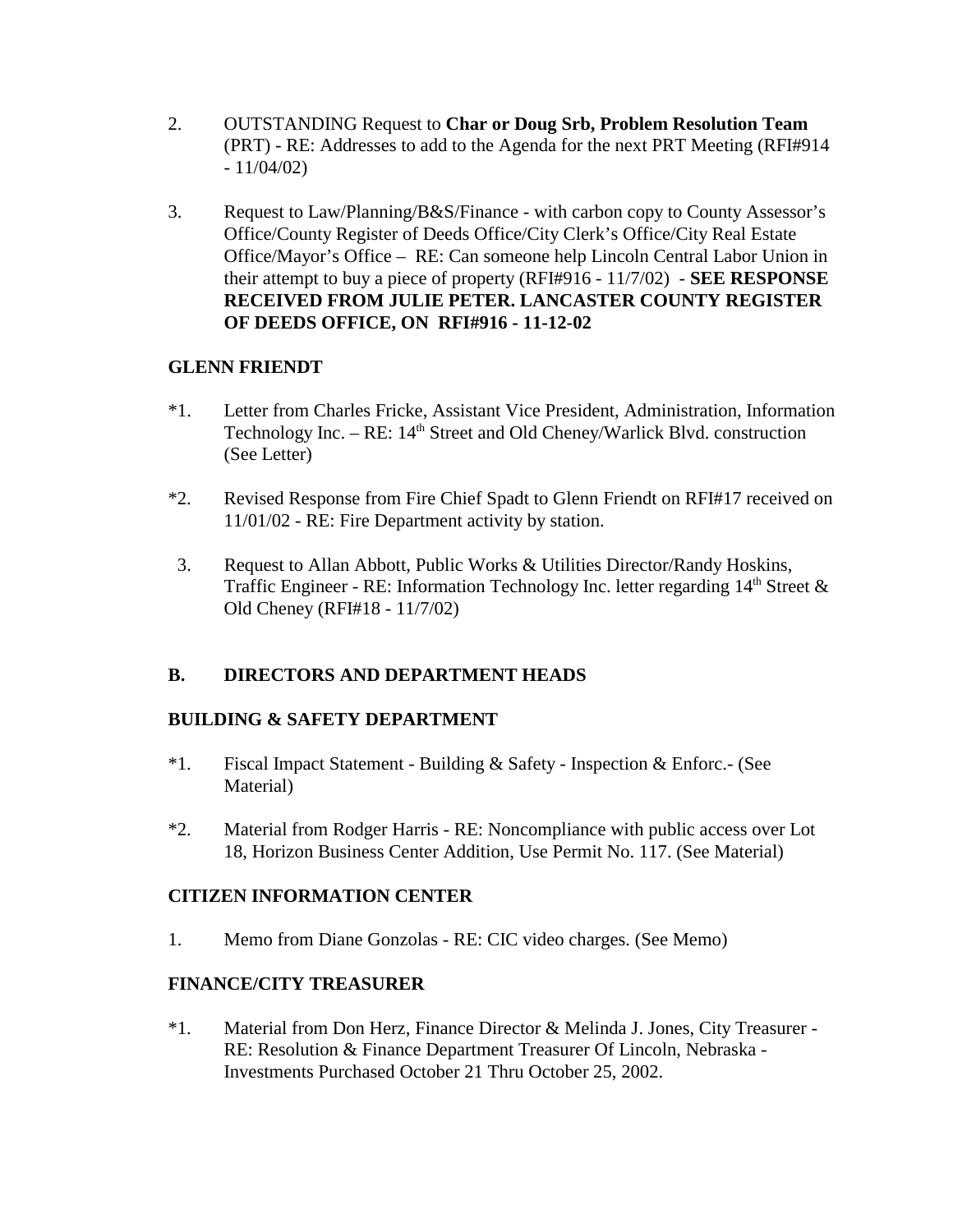- \*\*2. Material from Don Herz, Finance Director & Melinda J. Jones, City Treasurer RE: Resolution & Finance Department Treasurer Of Lincoln, Nebraska - Investments Purchased October 28 thru November 1, 2002.
- 3. Material from Don Herz, Finance Director and Melinda Jones, City Treasurer RE: Resolution & Report from Finance Department/Treasurer on Investments Purchased for November 4 - November 8, 2002 (See Resolution/Report)

## **AUDITING DIVISION:**

1. Report of Auditing Procedures submitted by Mark Leikam in accordance with Revenue Ruling 35-96-3 published by the Nebraska Department of Revenue-Charitable Gaming Division. (See Report)

## **HEALTH DEPARTMENT**

- \*1. Response E-Mail from Bruce Dart to Andrea L. Watkins E-Mail -- RE: The Animal Ordinances. (See E-Mail's)
- \*2. Response Letter from Bruce Dart to Angie Hlava RE: Flying squirrels. (See Letter)
- \*\*3. NEWS RELEASE RE: Last Household Hazardous Waste Collection For The Year Is Scheduled For November 16, 2002. (See Release)
	- 4. NEWS RELEASE RE: Infant Formula Recall. (See Release)
	- 5. NEWS RELEASE RE: Health Department Continues Flu Immunization Program. (See Release)

## **LIBRARY**

\*1. NEWS RELEASE - RE: Planning Process Initiated - Public Meetings Scheduled. (See Release)

## **PARKS & RECREATION DEPARTMENT**

\*1. Memo from Community Forestry Advisory Board to Jonathan Cook - RE: Recommendations regarding amendments to sidewalk space landscaping regulations. (See Memo)

## **PLANNING**

\*1. Memo from Marvin Krout - RE: Comprehensive Plan Amendment No. 02002.4 (Bill #02R-263) and Change of Zone No. 3370 (Bill #02-166)(South  $112<sup>th</sup>$  & Old Cheney Road). (See Memo)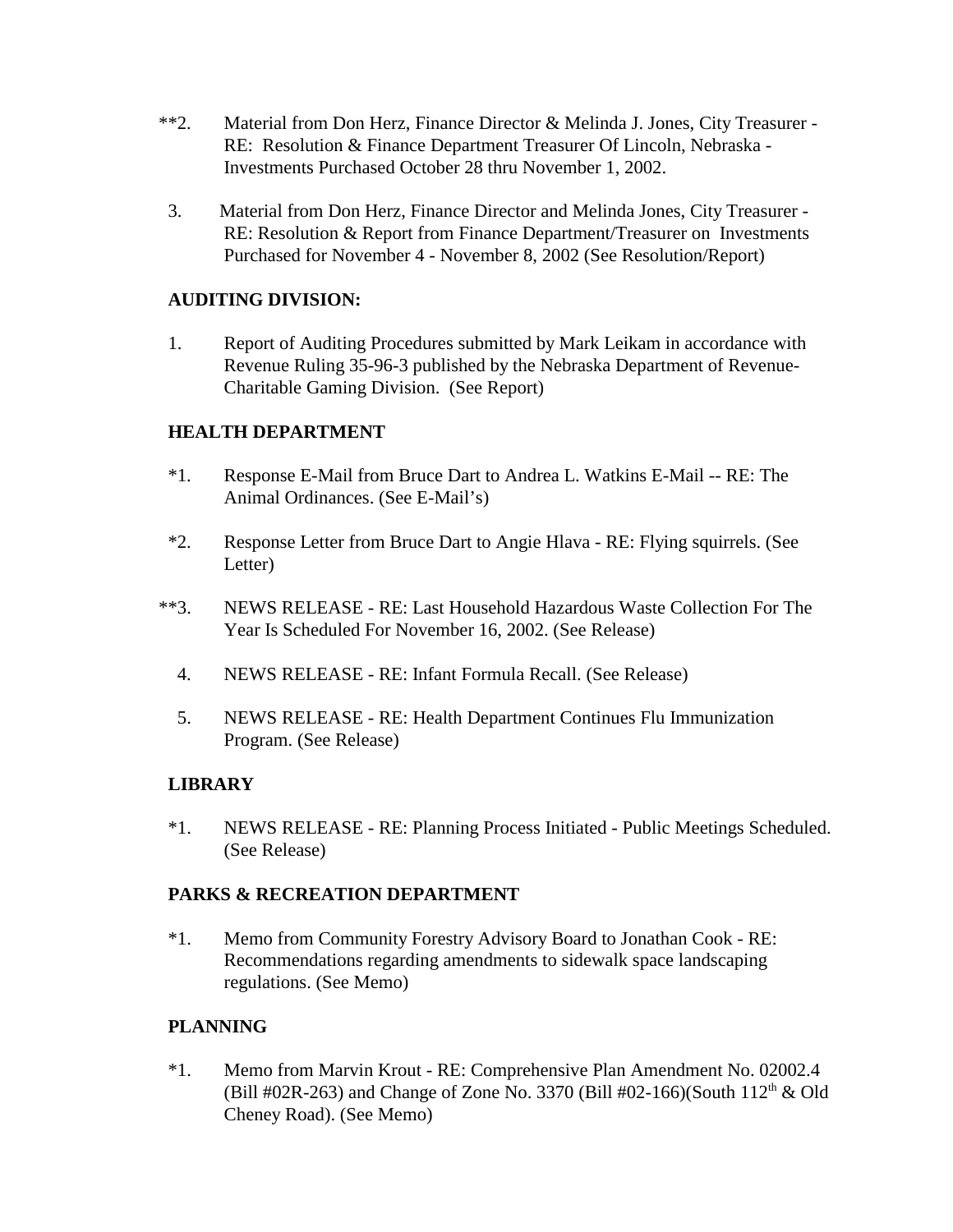- \*2. Material from Marvin Krout RE: 02R-247 Minor Change to Impact Fee Schedule for Arterial Streets. (See Material)
- \*\*3. Memo from Jean Walker RE: Change of Zone No. 3376 (Bill #02-167) (R-2 Residential to H-3 Highway Commercial, N.W. 14<sup>th</sup> & West "O" Street). (See Memo)
- \*\*4. Memo from Marvin Krout RE: West Gate Bank Change of Zone No. 3375 (Bill #02-170) - Use Permit No. 146 (Bill#02R-277) - Waiver of Design Standards No. 02020 (Bill #02R-276) - Street Vacation No. 01024 (Bill #02-164). (See Memo)
- 5. Response Letter from Stephen Henrichsen to Darlene Starman, REALTORS Association of Lincoln - RE: The Impact Fee Ordinance. (See Letter)

## **PLANNING COMMISSION FINAL ACTION . . . . .**

- \*\*1. Pre-existing Special Permit No. 27B (Alltel Parking Lot S.  $27<sup>th</sup>$  & Cindy Drive -RESO #PC-00769)
- \*\*2. Final Plat No. 02030 Ridge Pointe 2nd Addition (Rock Cliff Drive East of Ridge Road) - RESO #PC-00771
- \*\*3. Final Plat No. 02034 Fallbrook 4<sup>th</sup> Addition (N.W. 6<sup>th</sup> & Nighthawk Road -RESO #PC-00772)
- \*\*4. Final Plat No. 02028 -Stone Ridge Estates 1<sup>st</sup> Addition (Northwest of the intersection of So. 27<sup>th</sup> Street and Yankee Hill Road) Resolution No. PC-00770.

## **PUBLIC WORKS & UTILITIES DEPARTMENT**

- $*1$ . Response E-Mail from Scott Opfer RE: Speed limit along 66<sup>th</sup> from Holdrege to Vine. (See E-Mail)
- \*\*2. Response Letter from Harry Kroos to Carriage Hill Homeowners Association, Dave Wolvin - RE: The progress of the sidewalk construction along "A" Street adjacent to the property at 8110 "A" Street. (See Letter)

## **REAL ESTATE DIVISION**

1. InterOffice Memo from Clinton W. Thomas - RE: Murdock Trail/Vacation of North  $60<sup>th</sup>$  Street. (See Memo)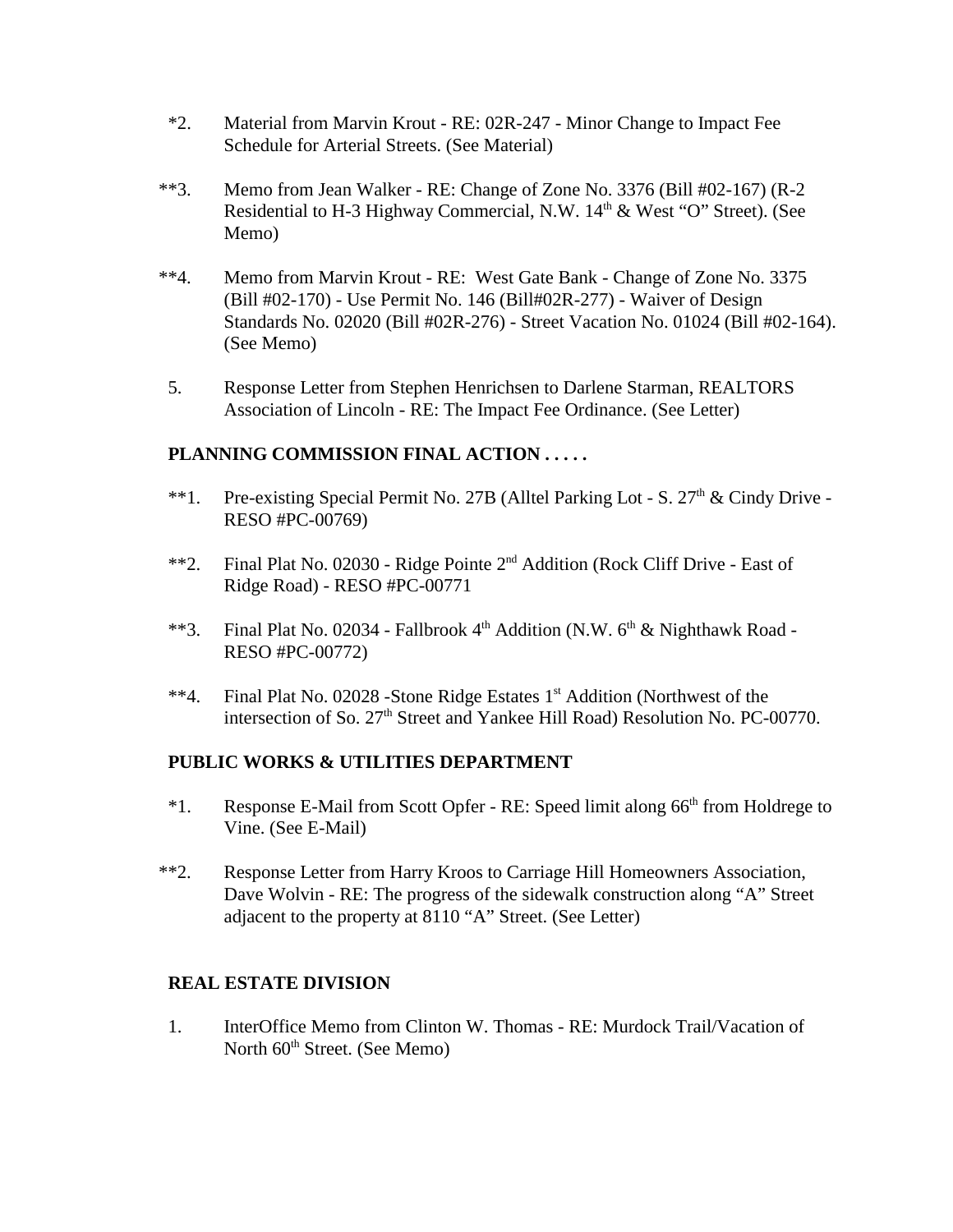## **WEED CONTROL AUTHORITY**

1. Combined Weed Program - City of Lincoln - October 2002 Monthly Report - Weed Control Authority.

# **C. MISCELLANEOUS**

- \*1. Letter & Material from Ben Goble RE: Articles from his "crime file" In view of such current items as to how to fund School Resource Officers and also the bond issue on the Fire Department, history might become a relevant factor - (Copy of all this Material is on file in the City Council Office)
- \*2. E-Mail from Joseph W. Johnson, Jr. RE: Need for Ordinance -thinks it is time that the Council pass an ordinance barring city employees from actively taking part in partisan or non-partisan political campaigns, federal, state or local, while on city time. (See E-Mail)
- \*3. E-Mail from Ms. Loop RE: Sophy Teeter Student Nursing Residence. (See E-Mail)
- \*4. Letter from Michael Niederhaus, Hilltop Heights Homeowners Association to James D. Faimon, City Attorney's Office - RE: Delinquent Weed Assessments - Hartland Homes North 2<sup>nd</sup> Addition, Outlot B - Account No. 2140771. (See Letter).
- \*5. Letter from Robert Desmond Gibson RE: Special Permit #1691 (See Letter).
- \*6. E-Mail from Jean Kamrath RE: Please consider saving the old LGH dorm (See E-Mail)
- \*7. E-Mail from Sandy Anderson RE: The Animal Ordinances (See E-Mail).
- \*8. CERTIFIED LETTER from Nebraska Liquor Control Commission RE: You are hereby notified that a hearing will be held upon the application of BJT, Inc., dba "The Office" for a Class I License at 1211 "O" Street on Tuesday, November 12, 2002 at 1:00 p.m. - For the following reason: – (See letter).
- \*9. E-Mail from Sandy RE: The Animal Ordinances. (See E-Mail)
- \*10. E-Mail from Pete Beau RE: Impact Fees. (See E-Mail)
- \*11. E-Mail from Charles Yost RE: Bond Issues. (See E-Mail)
- \*12. E-Mail from Andrea L. Watkins RE: Animal Ordinances. (See E-Mail)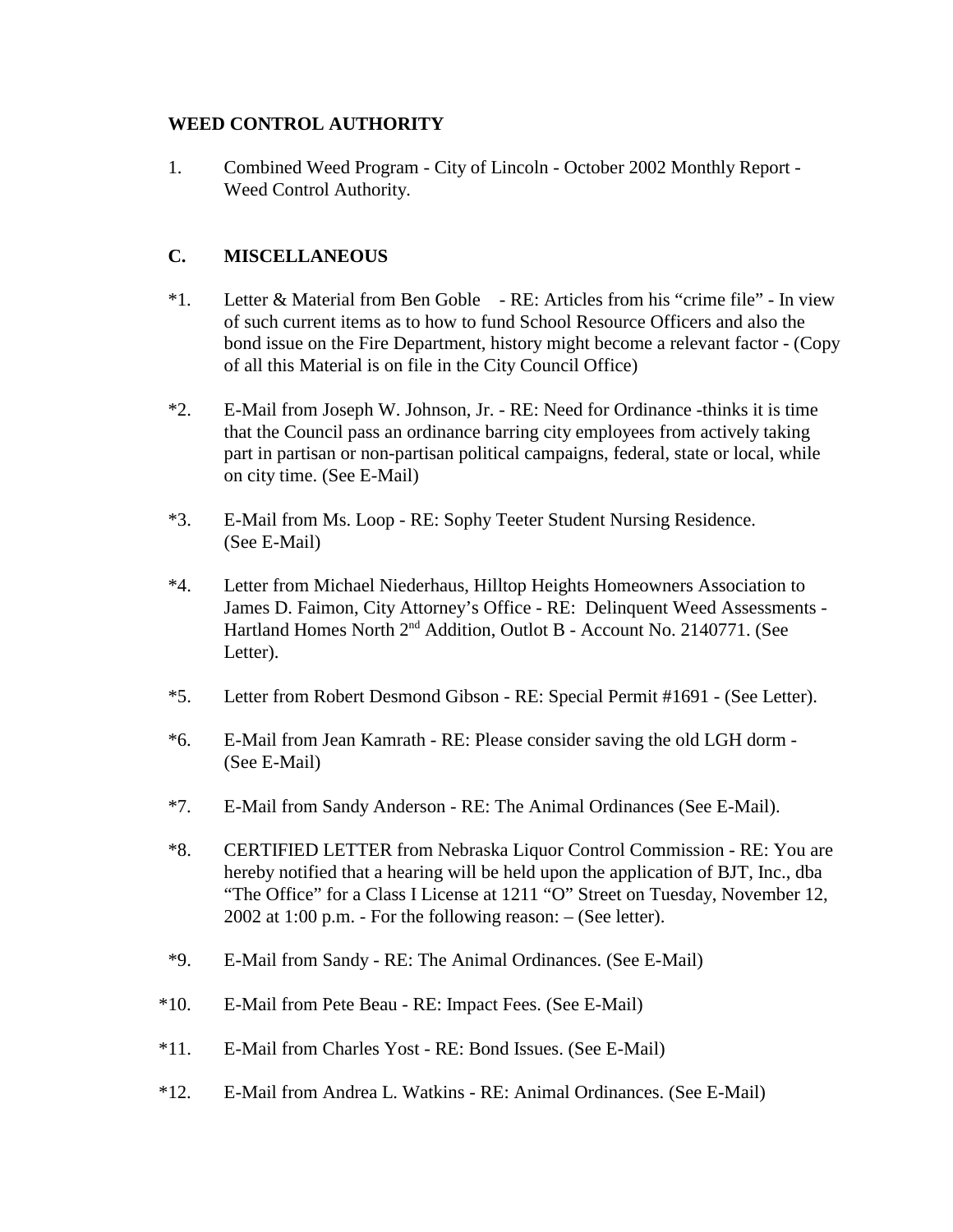- \*13. E-Mail from Jennifer J. Brinkman, President, East Campus Community Organization - RE: In Support of the Impact Fees Ordinance. (See E-Mail)
- \*14. Letter from Trevor A. Brass, Lux Middle School, Boy Scout Troop 25 RE: Impact Fees. (See Letter)
- \*15. E-Mail from Kent & Carolyn Steele RE: The Cat Ordinance. (See E-Mail)
- \*16. E-Mail from Carol McShane RE: To the Lincoln General Nurses' Dorm vote to designate it as an historic landmark. (See E-Mail)
- \*17. E-Mail from Carol Dicks RE: You will consider requesting historic landmark designation for the Sophy Teeters Nurses Residence on the West BryanLGH property. (See E-Mail)
- \*18. Letter from REALTORS Association of Lincoln, Darlene Starman, 2003 President - RE: The Impact Fee Ordinance. (See Letter)
- \*19. **4 E-Mail's** from John & Carol Brown; Lynn Senkbeil; Karrie & Bruce Dvorak; Daniel B. Lutz; - RE: The Sophy Teeters Nurses' Home at 17<sup>th</sup> & Lake. (See E-Mail's)
- \*\*20. E-Mail from Thor Schrock, CEO, Schrock Innovations, Inc., RE: Mayoral Race. (See E-Mail).
- \*\*21. Material from Gene Brake, 2002 Chairman, Lincoln Chamber of Commerce RE: Impact Fees. (Council received their copies on 11/4/02) (See Material)
- \*\*22. Petition/Signatures RE: Against Impact Fees (Council received their copies on 11/4/02) (See Petition)
- \*\*23. **2 E-Mail's** from Dan Haase; Melodee Landis; RE: Impact Fees (Council received their copies on 11/4/02) (See E-Mail's)
- \*\*24. **3 E-Mail's** from Rachel M. Pokora; Kurtis Suhr; Deborah Rollins Tenopir; RE: The Sophy Teeters Nurses' Residence (Council received their copies on 11/4/02) (See E-Mail's)
- \*\*25. CERTIFIED MAIL , SUMMONS RE: Summons You have been sued by Richard Hedrick (Council received their copies on 11/4/02) (See Material)
- \*\*26. E-Mail from Maurice Baker RE: The November 4th Council Meeting regarding the comments and questions from Mr. Friendt about the Clinton Neighborhood Organization Board (Council received their copies on 11/4/02) (See E-Mail)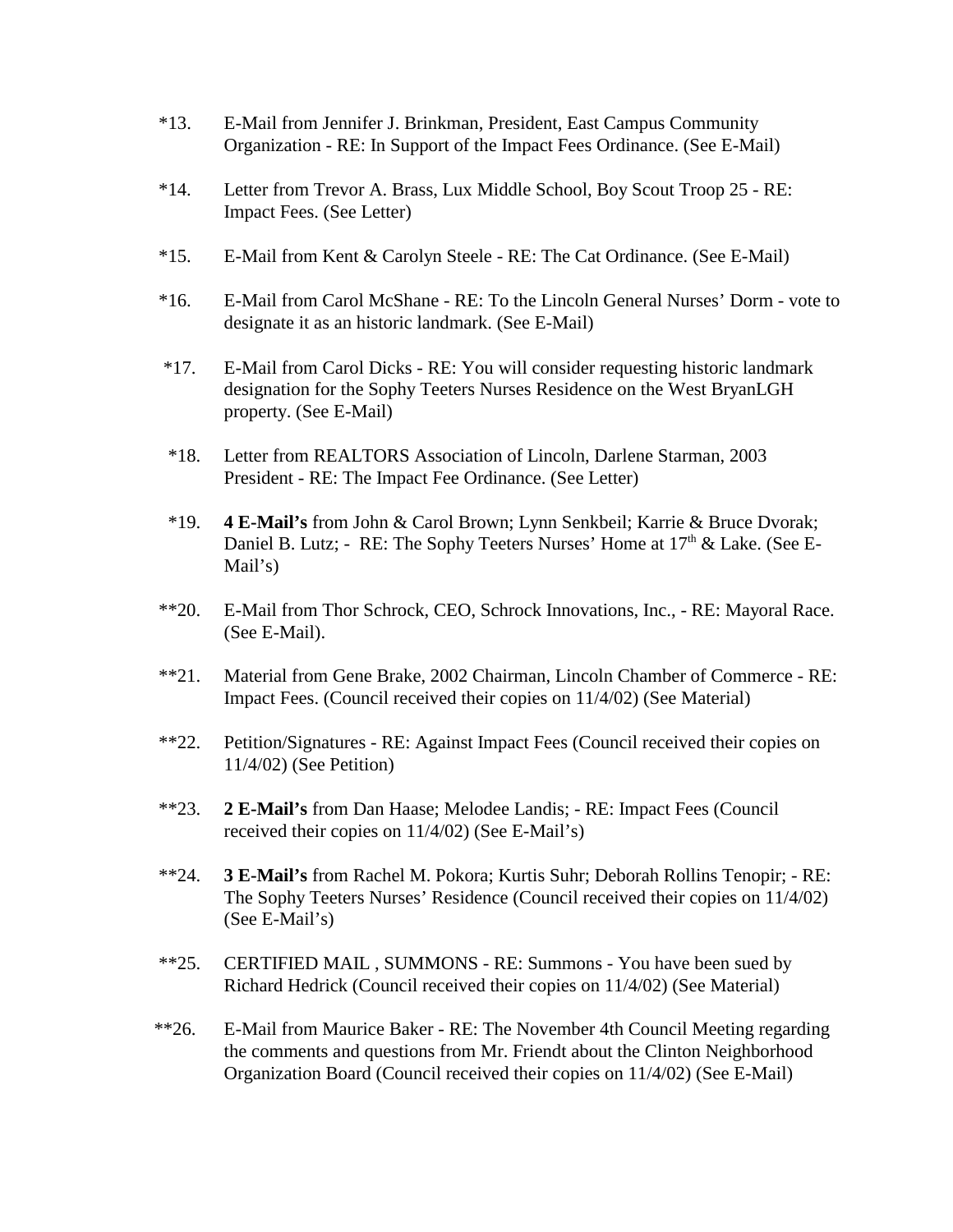- \*\*27. Letter from Michael Cornelius, Hartley Neighborhood Association RE: Support of HNA for the provisions set forth in Special Permit No. 1986 (for a parking lot in a residential zoning district, on property generally located at  $27<sup>th</sup>$  Street and Vine Street). (See Letter)
- \*\*28. Letter from Nancy Russell RE: Occasionally we hear of an arrest for "possession of drug paraphernalia" - unfortunately, it is openly being sold in stores – (See Letter)
- \*\*29. Letter & Material from John E. Cederberg, Cederberg & Robertson, Business and Tax Consulting - RE: Impact Fees. (See Material)
- \*\*30. E-mail from Barb Siverts: RE: LGH Nursing School Favoring Historical Landmark Designation. (Notice of the Passage of the Landmark Designation sent 11-06-02)
- \*\*31. Letter from West Gate Bank RE: Proposed Development of the West Gate Bank Center at 6001 Old Cheney Road (Public Hearing 11-18-02) (See Letter)
- \*\*32. E-mail from Rachal Mulherin RE: Parking Lot Sign Regulations. Answer to her Query for contact individual - from Mike Merwick. (See e-mail)
- \*\*33. MEDIA RELEASE from Abby Kuschel, Community Health Endowment of Lincoln - RE: Community Health Endowment to Sponsor Sustainability Workshop (Also, on the "Noon" Agenda for 11/11/02). (See Release)
	- 34. Letter from Glenda Willnerd RE: Complaint about the StarTran Handivan. (See Letter)
	- 35. Letter from the Nebraska Liquor Control Commission RE: The hearing upon the application of "The Office" for a Retail Class I Liquor License at 1211 "O" Street, originally scheduled for Tuesday, November 12, 2002 at 1:00 p.m., **has been CANCELLED due to the application being withdrawn.** (See Letter)
	- 36. Letter from Bob Norris, Nebraska Neon Sign Company RE: The Impact Fee Ordinances. (See Letter)
	- 37. E-Mail from Jeannie Hays RE: LGH nursing dorm. (See E-Mail)
	- 38. Letter from Pierson, Fitchett, Hunzeker, Blake & Katt to Planning Department RE: Impact Fees (See Letter)
	- 39. Order from the Nebraska Liquor Control Commission RE: PHO SUHA, Inc. Application for a Class J-56391 Liquor License (See Order)